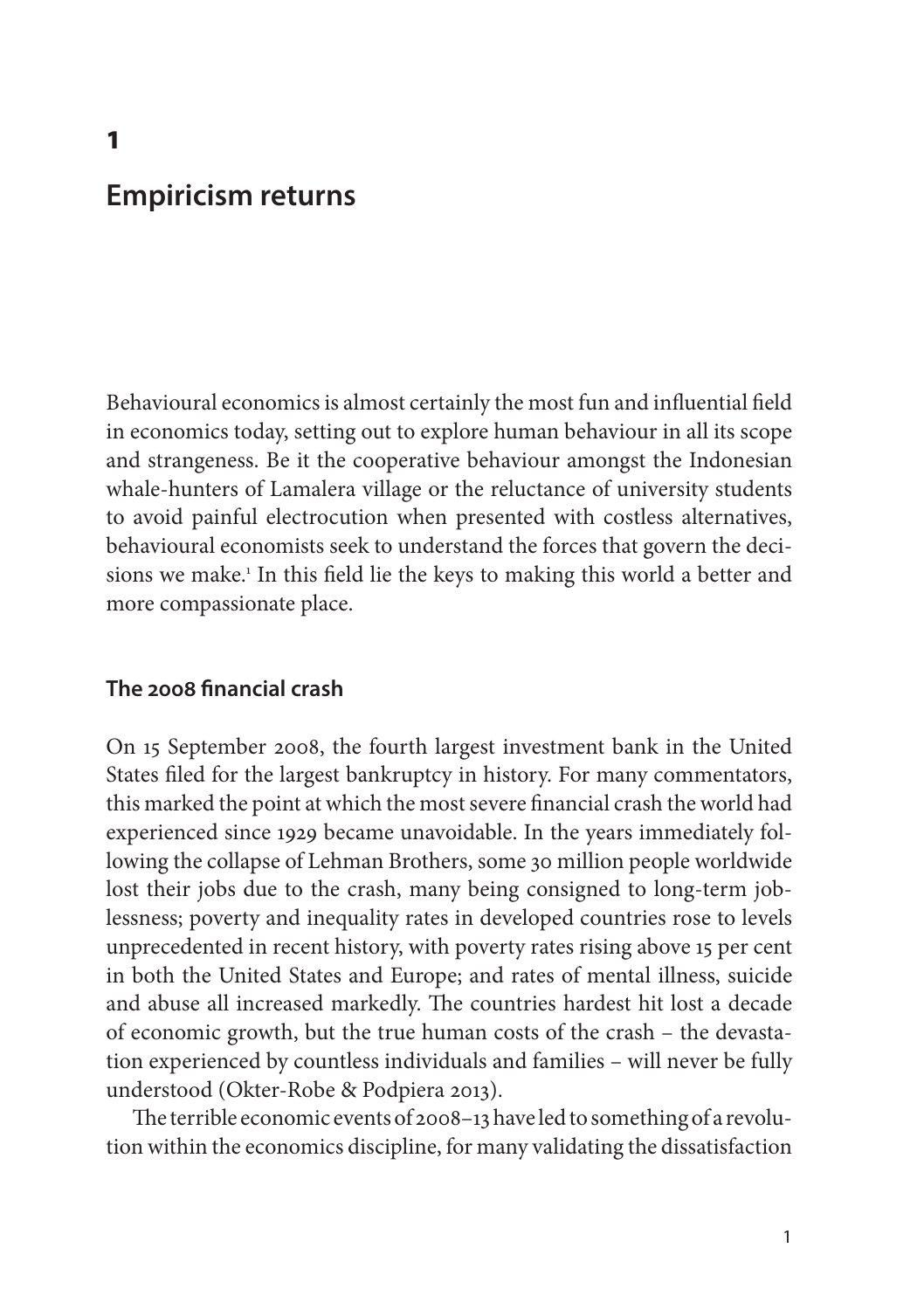amongst economics students that had been growing throughout the preceding decade. Back in June 2000, a group of university students in Paris circulated a petition calling for an increase in the realism of their economics curriculum, which they believed was too narrow, abstract and detached from the real world. The following year, 27 PhD candidates at the University of Cambridge launched their own similar petition and other students gathered at Kansas City issued a letter calling on economics departments around the world to reform their courses. In March 2003, students at Harvard University joined the fray. The "Post-Autistic Economics" movement had been born.2

Then came Paul Krugman's stinging criticism of the economics discipline, which suggested the reasons for this growing dissatisfaction were also the reasons for its inability to predict and prevent the financial crash. In his now infamous article in *The New York Times Magazine* on 2 September 2009, the Nobel Prize-winning economist asserted that "the central cause of the profession's failure was the desire for an all-encompassing, intellectually elegant approach that also gave economists a chance to show off their mathematical prowess." The problem, he argued, was that through being too narrowly focused on their abstract mathematics, economists had overlooked the factors that make economies vulnerable to crises: "the limitations of human rationality that often lead to bubbles and busts; to the problems of institutions that run amok; to the imperfections of markets – especially financial markets – that can cause the economy's operating system to undergo sudden, unpredictable crashes; and to the dangers created when regulators don't believe in regulation" (Krugman 2009). Krugman's view was echoed in the presentations at the inaugural conference of the Institute for New Economic Thinking in Cambridge in April 2010, which were bolstered in November 2011 when a group of Harvard undergraduates staged a walkout from their introductory macroeconomics course in support of the Occupy movement and in protest at what the organisers saw as the inequality reinforcing bias of the subject.3

By the time the effects of the financial crash had subsided, the pressure for economics to change – for its curricula to be more broadly conceived, more factually grounded on empirical research and less mathematically abstract – had become well established and could not be ignored. Economics began to change, with behavioural economics taking a central role.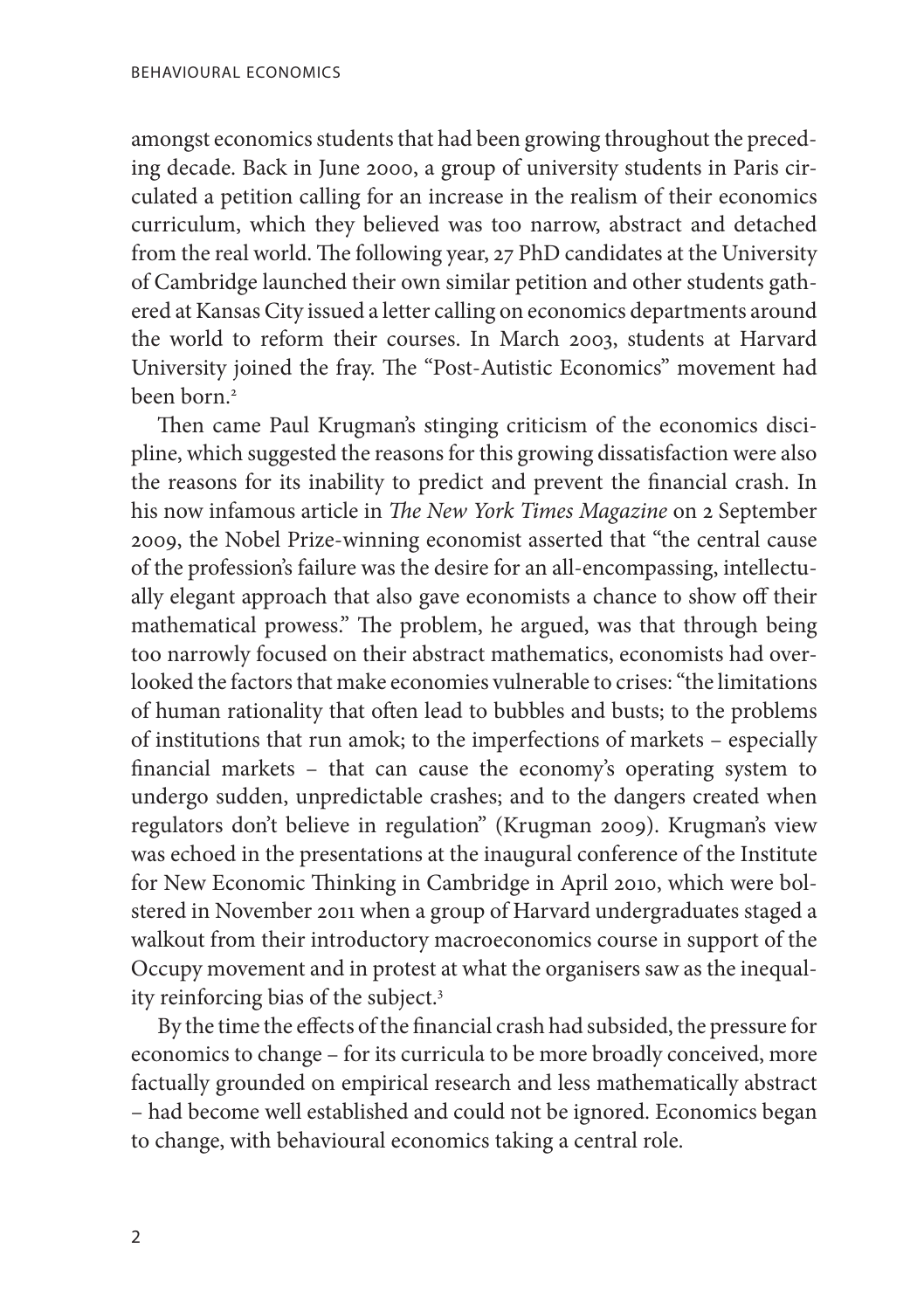#### **The disagreement between friends**

The nature of this conflict between the economics mainstream and its discontents is certainly not new to the twenty-first century, being at its heart about how the world can be understood. In relatively recent history, this fundamental question of epistemology – of the nature of understanding – dates back to the start of the Enlightenment movement in the mid-eighteenth century, when philosophers grappling with this issue in salons across Europe aligned themselves into two camps. On one side were the rationalists, believing that understanding comes from rational thought and logic: from exercising the human mind, which the Enlightenment had recently liberated from the binds of religious assertion and superstition. On the other side were the empiricists, arguing that understanding can only arise from experience: from observing, measuring and inspecting the real world. The two camps had the same objective, but approached it from opposing directions: the rationalists starting with our minds and using the powers of thought to create explanations to be compared to reality; the empiricists starting with reality and gathering data to be organised into explanations.

Those considering the human, rather than the natural, world – the "Worldly Philosophers" – were faced with the very same question (Heilbroner 2000). This was perhaps most evident in the disagreement between David Ricardo and Thomas Malthus: two good friends who helped to establish economics as a discipline at the turn of the nineteenth century. Ricardo (1772–1823) was a wealthy stockbroker and landowner, who is perhaps best known for his opposition to the UK Corn Laws and his demonstration of the importance of free trade: one of his many contributions to economics (or political economy as it was known at the time) that remain essential components of courses today. Ricardo was a keen rationalist who maintained that economies and the human interactions they comprise are best understood through the construction of abstract mathematical models that lead to clear and coherent predictions. Malthus (1766–1834), a graduate from Jesus College at the University of Cambridge and a cleric in the Church of England, is best known for his *Essay on the Principle of Population*. Malthus disagreed with his good friend's stance on what would come to be called economic methodology, instead asserting an empiricist position about the need to gather data from observations of the real world and using that to derive conclusions.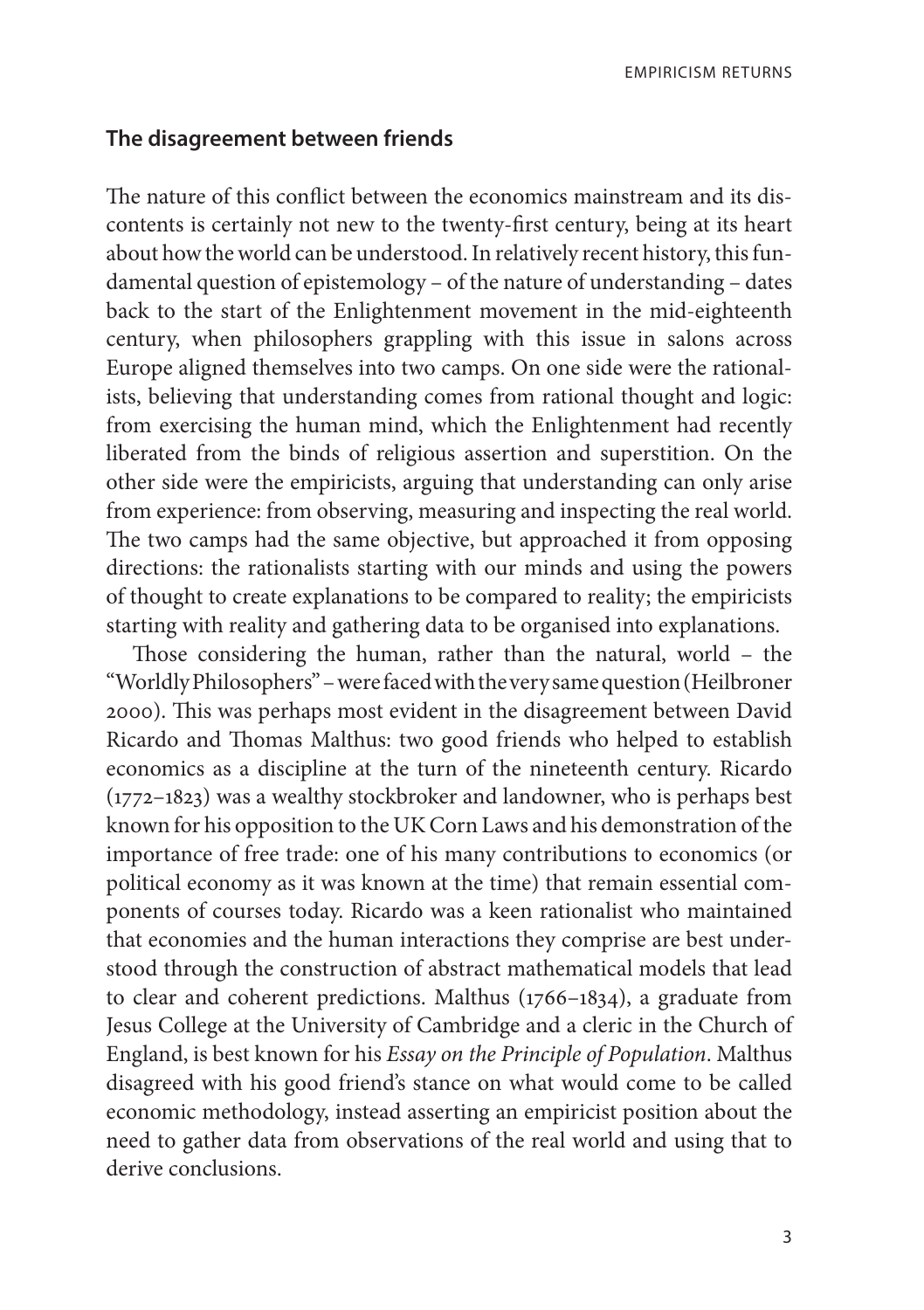Ricardo won the debate, possibly because of his more influential position and his better-resourced supporters, which established the course the subject has navigated ever since. The fact that students today are introduced to indifference curve analysis (as shown below) in their first lectures can be traced back to the outcome of the Ricardo–Malthus methodological debate. An outcome that many later economists subsequently lamented, including Joseph Schumpeter, who coined the term "the Ricardian vice" to describe the rationalist economics approach, and John Maynard Keynes, who asserted the subject would have been better served had Malthus rather than Ricardo been its father.

#### **The mainstream bit**

Behavioural economics – and so this book – is primarily concerned with the economic decision-making of us as individuals: with the nature of our preferences, the cognitive processes we employ, the social nature of our interactions, and our susceptibility to manipulation. It is predominantly an alternative approach to mainstream microeconomics. It is helpful, then, to consider the content of most opening undergraduate microeconomics lectures before examining the alternative approach.

Consider a situation in which we are choosing what to buy with our limited finances. And for the purpose of simplicity, consider there are only two goods available, both of which are desirable. All we need do in this situation is to choose which combination – or *bundle* – of the two goods we buy. This situation is summarised in Figure 1.1. With the quantities of the two goods measured along the axes, any bundle can be represented as a point on the diagram, such as the bundles identified as A and B, comprising  $A_1$  and  $A_2$ and  $B_1$  and  $B_2$  amounts of the goods, respectively. Our fixed finances are represented by the *budget line*, which traces the bundles for which we have to spend every penny we have. The vertical and horizontal intercepts of the budget line are simply the quantities of goods 1 and 2 we can buy if we spend all we have on them, respectively, and its gradient is simply the ratio of the prices of the two goods.

Since the work of Francis Ysidro Edgeworth (1845–1926), our preferences have been represented by indifference curves, each of which traces a set of bundles between which we are indifferent. In other words, each indifference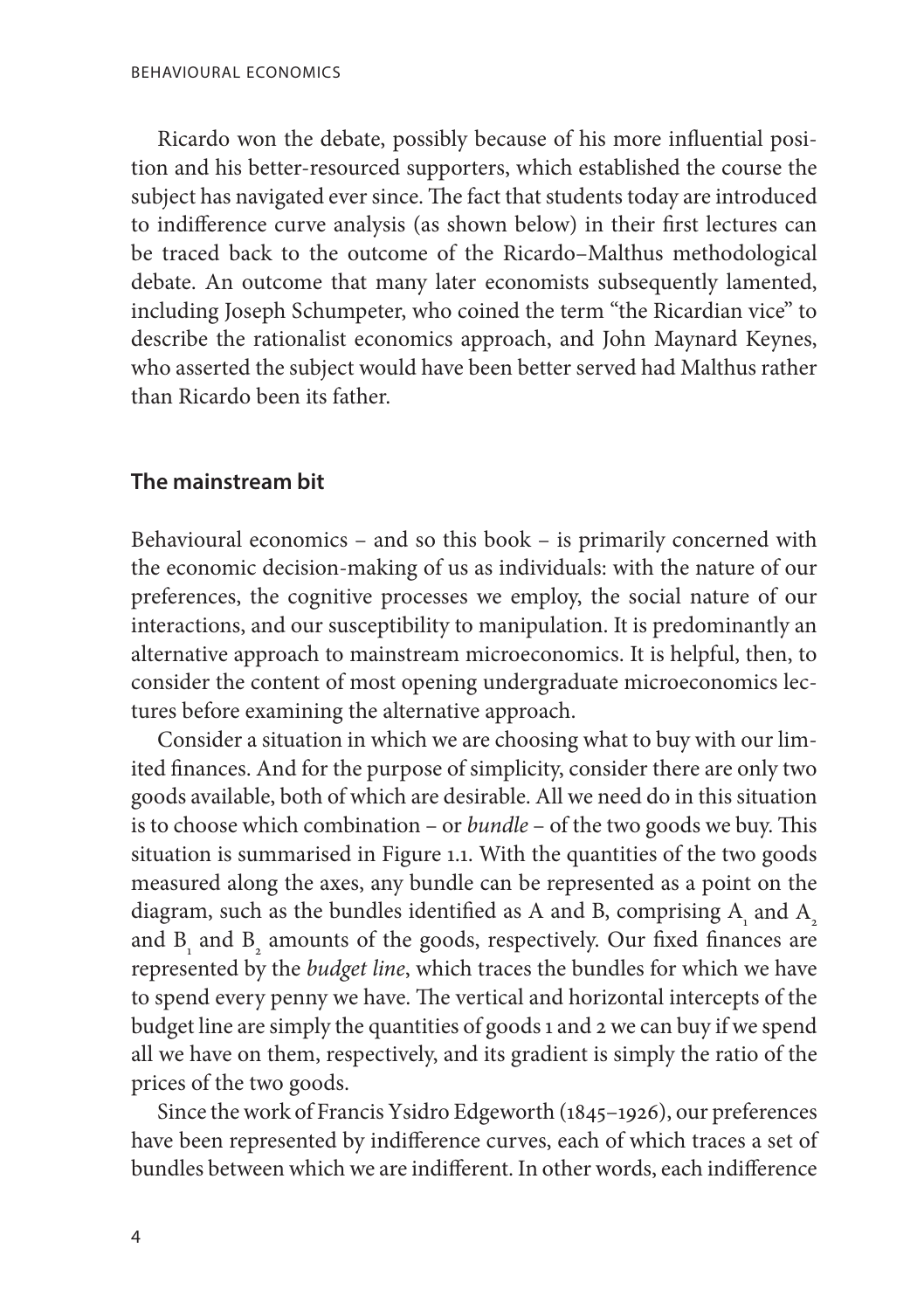

**Figure 1.1** Our budget and the available bundles

curve traces a set of bundles that give us exactly the same amount of satisfaction, which economists call *utility*. Two such curves are shown in Figure 1.2. As both goods are desirable, we prefer to have more rather than less of both and so the bundles traced by  $IC_2$  are preferred to those traced by  $IC_1$ . Indifference curves are usually curved in the convex manner shown because we tend to prefer bundles that consist of moderate quantities of both goods to bundles that consist of a large quantity of one good and only a little of the other. ds are desirable, we prefer t



**Figure 1.2** Our preferences and choice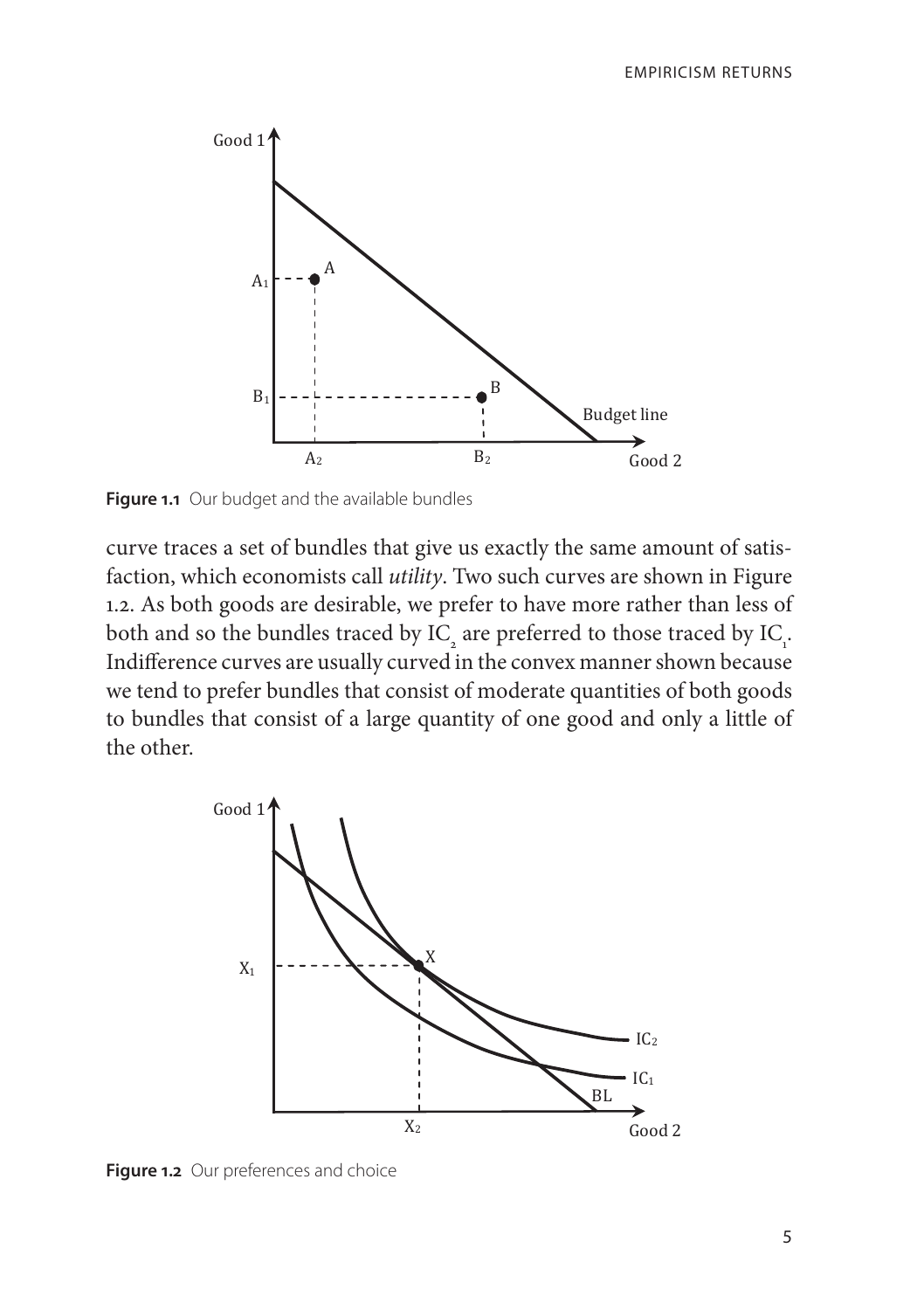Given our indifference curves and our budget line, we should buy the bundle on the highest indifference curve we can afford: bundle X in the diagram and so  $X_i$  and  $X_j$  quantities of goods 1 and 2, respectively.

John Hicks and Roy Allen presented this simple, abstract model of consumer choice in 1934 (Hicks & Allen 1934). That it continues to be a cornerstone of every introductory economics course is testament to both its usefulness and elegance, facilitating the analysis of changes in our budgets and in the prices of goods, and also of different forms of taxation. It is certainly not intended as a descriptive model of behaviour: no economist claims that we actually make consumption choices this way. Its intention is far less ambitious than that: it seeks only to represent our decision-making *as if* we are completely logical and to provide economists with a tool with which they can establish the logical effects of inevitable events.

Despite its strengths as a piece of rationalist work, it is grounded – at least implicitly – on a number of assumptions that behavioural economists have subsequently questioned:

- • We employ *optimization*: that our goal when making decisions is to maximize our utility; that we seek the single option that affords us the most satisfaction possible.
- • Our preferences are *complete*: that we are able to compare every possible option to one another and to rank them all according to the satisfaction they afford us.
- • Our preferences are *stable*: that we maintain our ranking of options unless the nature of those options change.
- • Our preferences are *reflexive*: that, when faced with two options that are absolutely identical, we are indifferent between them and so naturally assign them the same position in our ranking of options.
- • Our preferences are *transitive*: that, if we prefer option A to option B, and we also prefer option B to option C, then we must logically prefer option A to option C.
- • The *ownership of an item is unimportant*: that whether or not we initially possess an item does not affect our valuation of it nor our terms when it comes to trading it.
- • We are *isolated* decision-makers: that we make choices based entirely on our own preferences, independently from any influence from other people; we solely seek to maximize our own utility.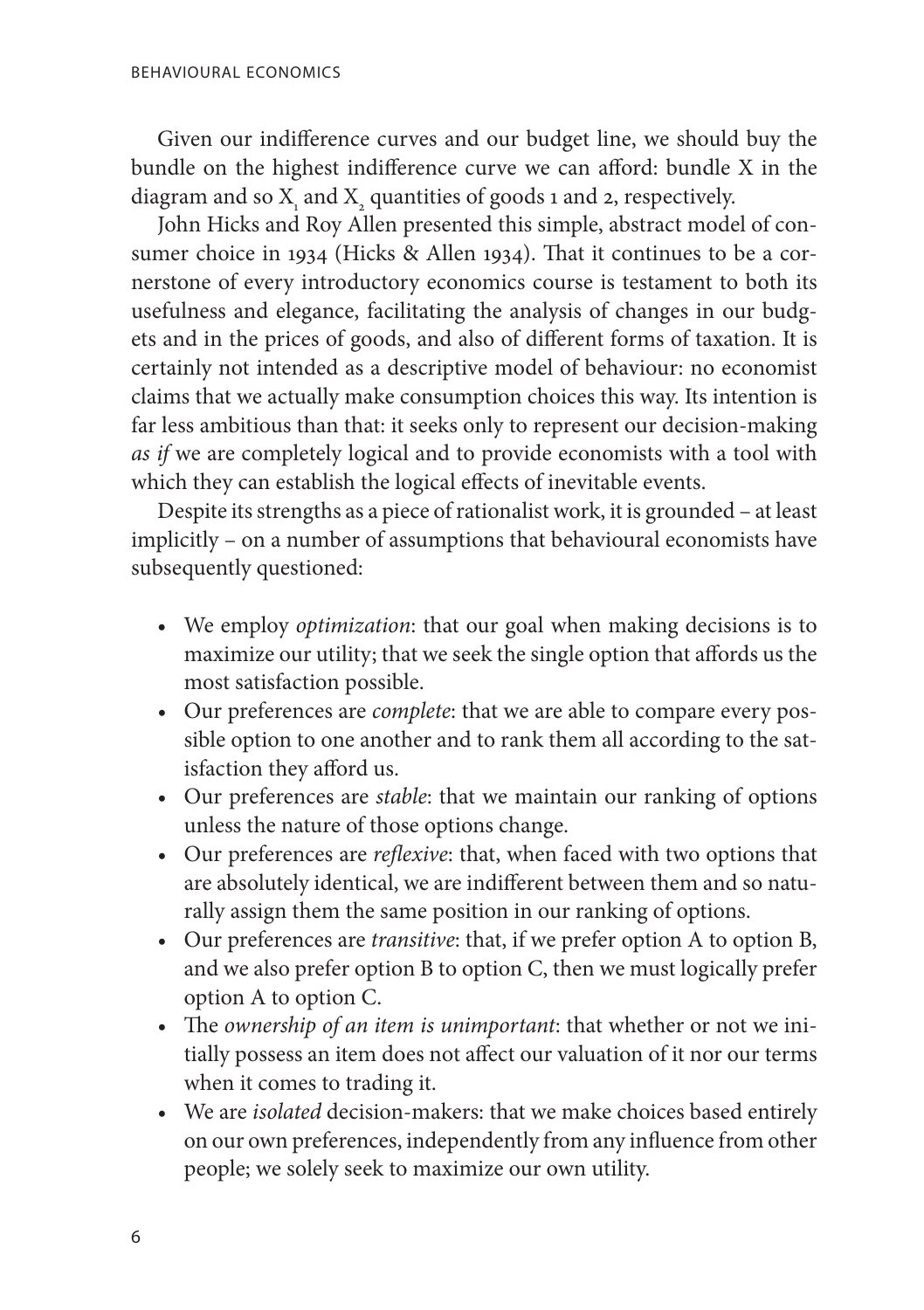Table 1.1 presents some of the work in behavioural economics that has contradicted these assumptions, all of which are examined later in the book.

| <b>Mainstream assumption</b>               | <b>Behavioural contradiction</b>                            |
|--------------------------------------------|-------------------------------------------------------------|
| We employ optimization                     | • Bounded rationality and satisficing                       |
| Our preferences are complete               | Decision fatique<br>Cognitive load                          |
| Our preferences are stable                 | Hyperbolic discounting<br>The dual-self model               |
| Our preferences are reflexive              | • The Asian disease problem<br>Framing                      |
| Our preferences are transitive             | Priming                                                     |
| The ownership of an item is<br>unimportant | • The endowment effect                                      |
| We are isolated decision-makers            | Our other-regarding preferences<br>Herding and anti-herding |

| Table 1.1 Violations of mainstream assumptions |
|------------------------------------------------|
|------------------------------------------------|

### **Behavioural economics**

Behavioural economists set aside the Ricardian, rationalist approach to understanding our behaviour and adopt the Malthusian, empiricist approach instead. Starting with observations of our actual behaviour, from across the span of life, behavioural economists seek to identify universal characteristics of our behaviour and common factors that cause us to behave in different ways in different settings. Their intention is to understand and predict our behaviour without having to rely upon any untested assumptions, however logical they may be, nor the need to invoke the *as if* condition on which all rationalist work is ultimately grounded.

As an academic discipline, behavioural economics occupies the area of overlap between economics and psychology (see Figure 1.3). It does so in a very specific way, though, applying the findings and the typically more empiricist methodologies of psychology to questions and settings that have traditionally been in the remit of economics (Earl 2005). This sets it apart from the related discipline of *economic psychology*, which occupies the same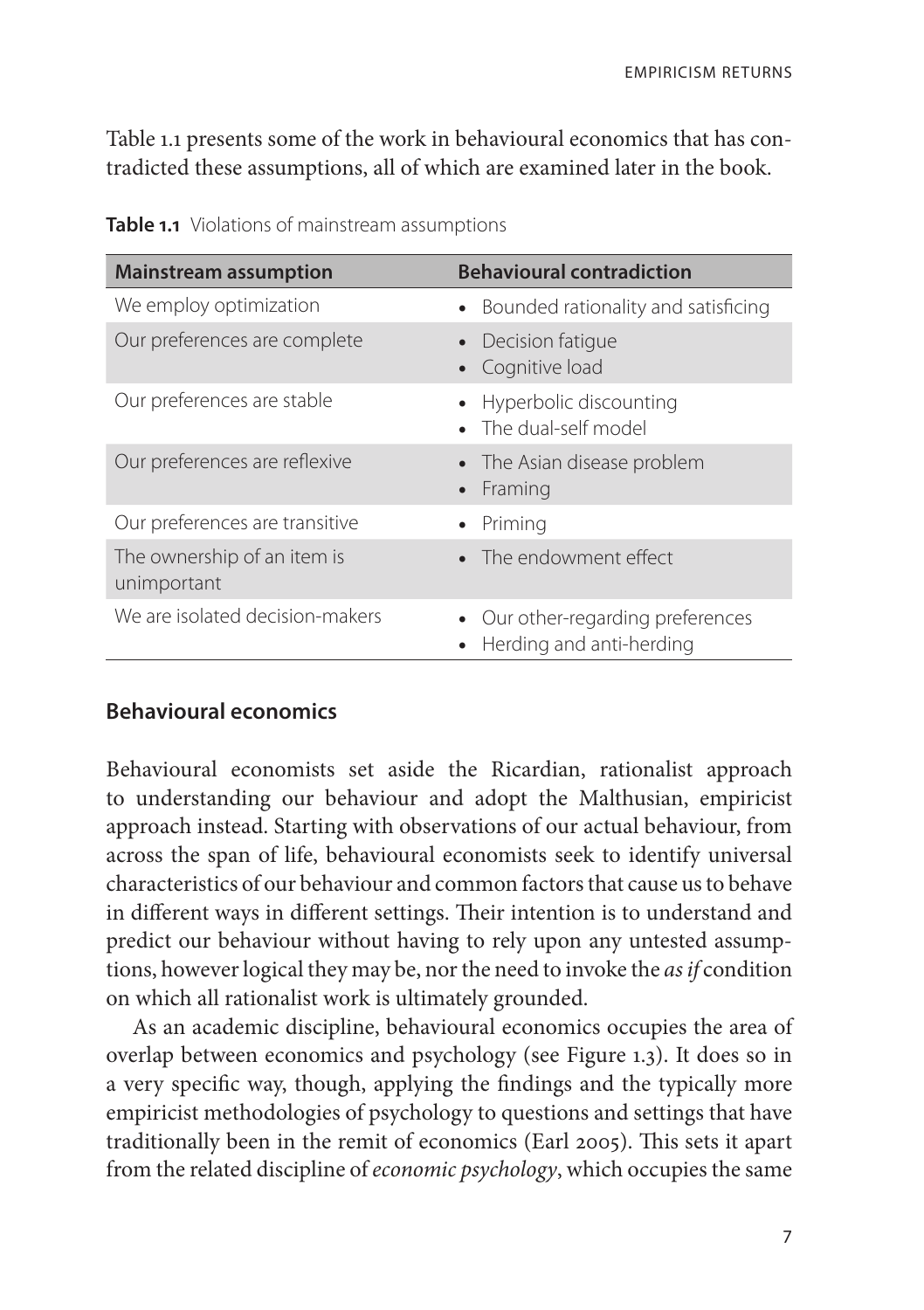academic space but works in the opposite direction, applying the findings and the typically more rationalist methodologies of economics to questions and settings that have traditionally been the concern of psychologists. The related field of *neuroeconomics* also occupies the same academic space but applies the more technological methods of neuroscience – the biological study of the human brain and nervous system – to questions and settings that have traditionally been in the remit of economics (Camerer *et al*. 2005).



**Figure 1.3** Behavioural economics and economic psychology

# **Methodology**

Behavioural economists are primarily concerned with the collection of data through observations of our actual behaviour. There are two distinct approaches to this: *experimentation*, in which researchers collect primary data through the study of our behaviour in controlled situations, and *empirical study*, in which they take advantage of existing, often large-scale, datasets from real life situations (see Figure 1.4).

Regarding the first of these, there are four discernable types of experiments employed by behavioural economists:4

1. *Conventional laboratory experiments*. These consist of carefully designed artificial settings, in which the behaviour of participants (typically university students) is tightly controlled so the key effects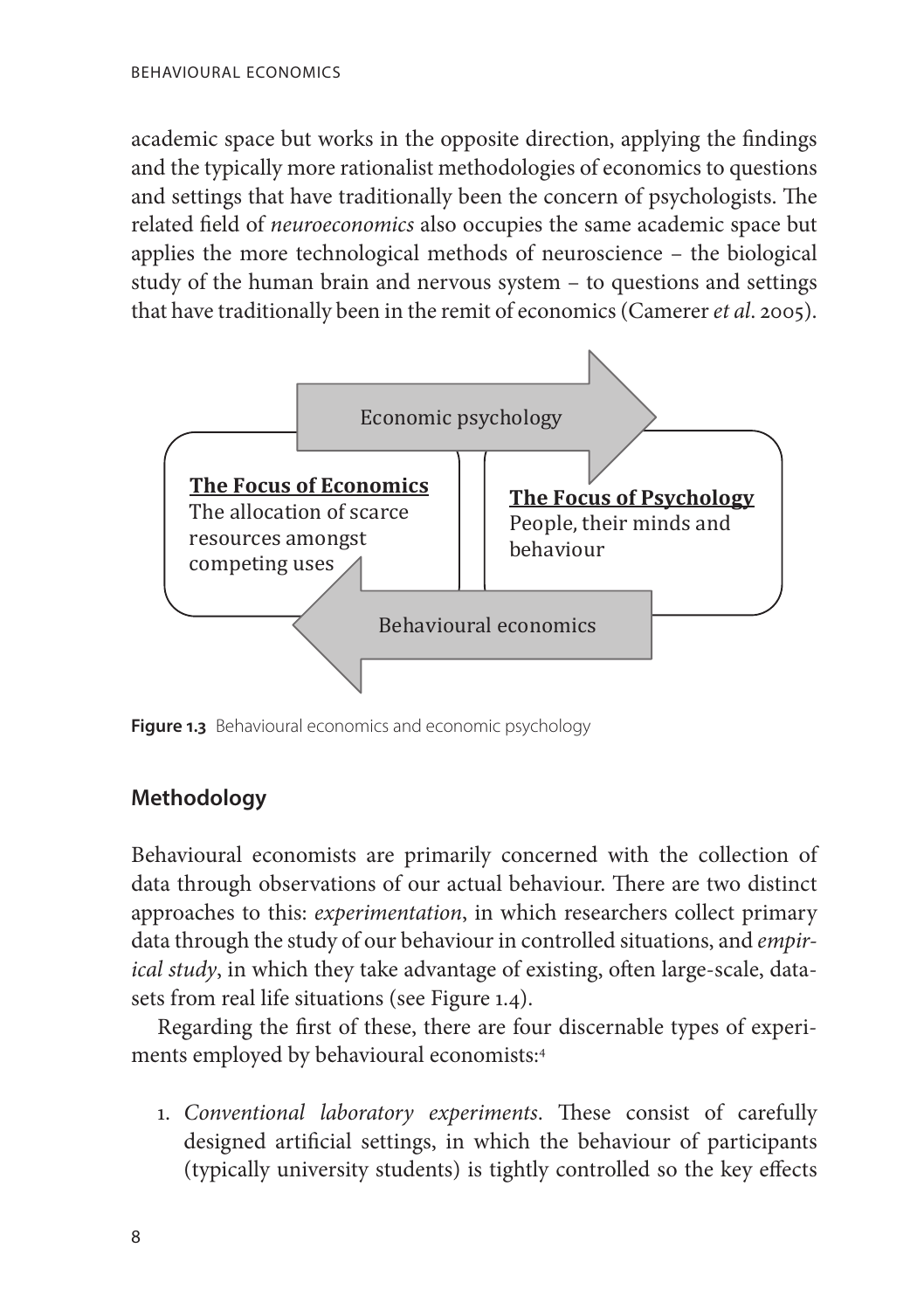are easily observed. An example of this approach is the work on the *excessive choice effect*: the observation that we can be overwhelmed when faced with a large number of options and so prefer situations in which options are restricted (see Chapter 4). In the first of four experiments in one study, 48 undergraduates were asked to decide, in advance, whether they would like to choose a free soft drink from a set of six options or from a set of 24 options. 42 per cent of the participants opted for the smaller choice set: a simple experiment leading to a somewhat surprising and counter-intuitive result (Arunachalam *et al*. 2009).

- 2. *Artefactual field experiments*. These also consist of carefully designed and controlled artificial settings, but are conducted on non-student subjects. An investigation into how the productivity of children is affected by them first having to resist temptation is an example of such an experiment. Over 100 children of different ages at a summer camp in Padua were divided into two, roughly age-balanced, groups. Those in the temptation group were seated near a table on which there was a range of enjoyable snacks and drinks. These children were told they would soon play a game in which they could win tokens that could be traded for the treats and so they should not consume any in the meantime. The children in the control group were similarly told about the game but were not seated in close proximity to any temptation. After ten minutes, during which the two groups of children were left without any adult supervision and so during which those in the temptation group could easily sneak a treat or two, the children completed a simple origami-style task, having a further ten minutes to earn tokens for treats by folding as many sheets as possible in a stipulated manner. Children under nine years of age were found to be 21 per cent less productive when they had been subject to temptation, whereas exposure to temptation did not significantly affect those nine years or older (Bucciol *et al*. 2011). Age is clearly an important determinant of the effect of us having to resist temptation on our cognitive abilities in subsequent contexts.
- 3. *Framed field experiments*. These are conducted on non-student subjects but within more naturally occurring settings, either in terms of the goods, tasks or amounts of information involved. An example of such an experiment is a recent study into the effects on aid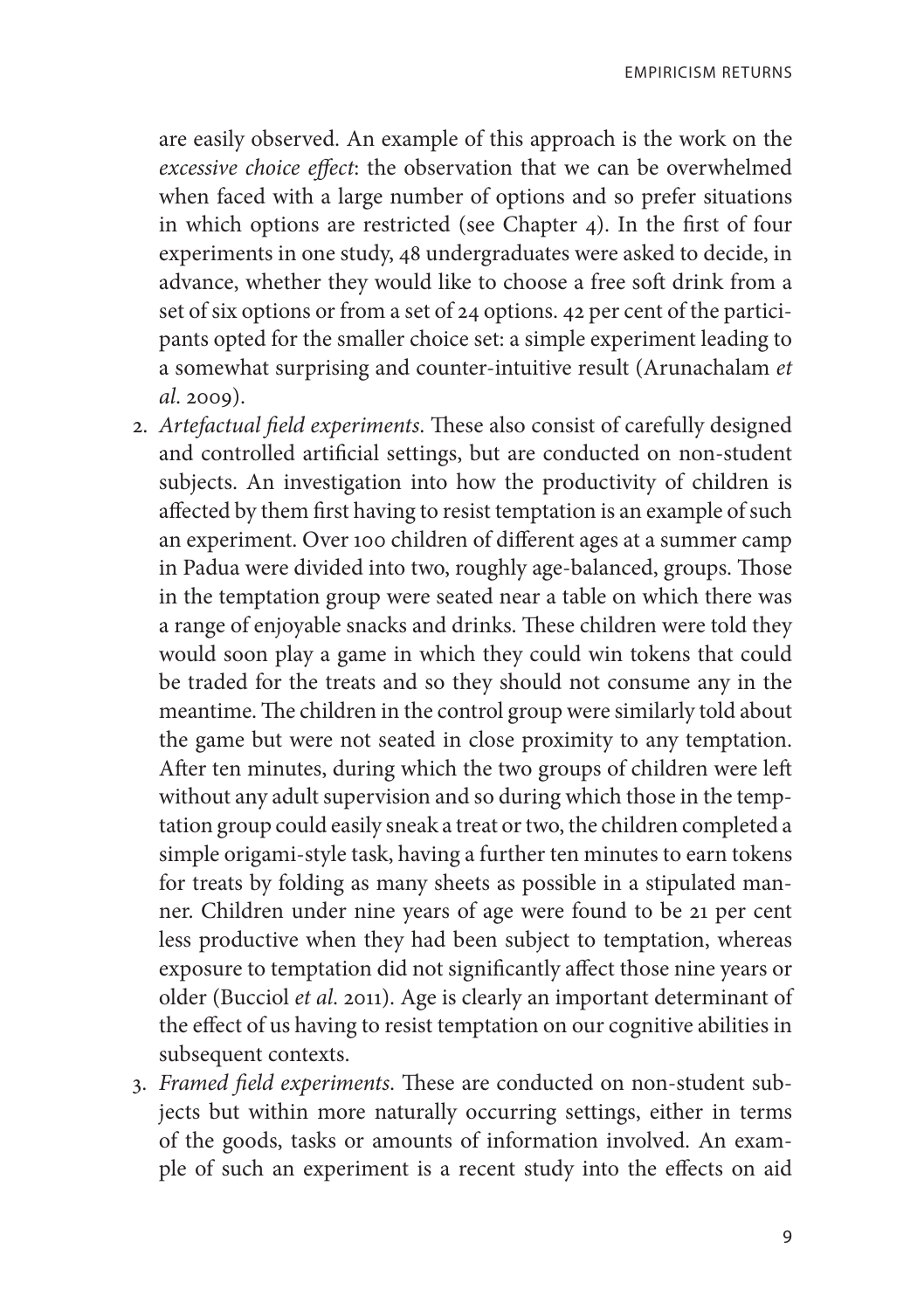distribution and cooperation of there being a group representative among the recipients. The researchers studied the behaviour of over 120 inhabitants of six rural villages in Nicaragua, where substantial amounts of aid had been distributed through participatory projects in the preceding years. Their experiment involved groups of eight participants each interacting over ten rounds. Each round consisted of two stages. In stage one, each participant in a group simultaneously and privately decided how much of his or her aid endowment to contribute to the group, knowing the group's collective cooperation determined the aid it attracted: greater cooperation meaning greater aid. In the second stage, the aid the group attracted was distributed among the group members. In the first five rounds, each member received the same share of the attracted aid. In the final five rounds, the participant who made the greatest contribution to the group's collective resources decided the distribution, becoming the group's representative. The results show the average contributions declined during the first five rounds but then increased during the final five: participants free-rode when the aid was equally distributed, deterring everyone from contributing; whereas when a representative distributed the aid, either the fear of punishment or the competition to become the representative drove participants to increase their contributions (D'Exelle & van der Berg 2014).

4. *Natural field experiments*. These consist of non-student subjects making very normal decisions in entirely natural situations and being completely unaware of being in a study. An example of such an experiment is an investigation into how charitable donations are affected by the advertised amount of money that has already been acquired for the cause and by the inclusion of a refund clause. The experimenters solicited donors in precisely the manner used by real charities, focusing on donors who had all recently given money to charitable causes, and invited them to make contributions to the \$3,000 required for a university's environmental policy centre to purchase a much-needed computer. The study demonstrated that increasing the advertised amount already acquired from \$300 to \$2,010 led to a six-fold increase in donations, whilst including the refund rule – all contributions being returned if the \$3,000 was not achieved – increased contributions by 20 per cent (List & Lucking-Reiley 2002).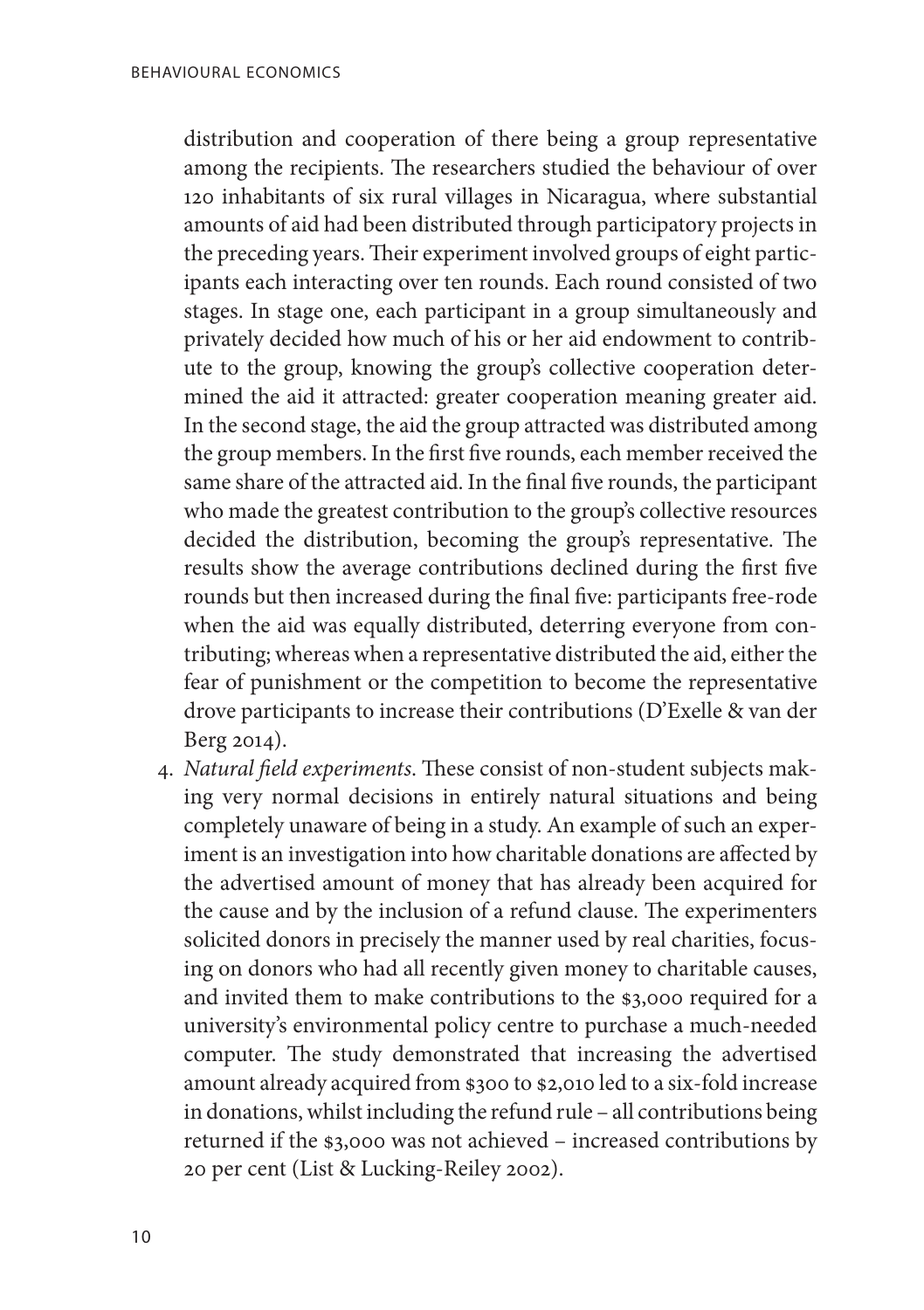The empirical study approach, on the other hand, involves the statistical analysis of data regarding real life behaviour in order to identify significant relationships between the decisions made in a given situation and possible explanatory variables. The household data from the German Socio-Economic Panel (GSOEP) has been analysed, for example, in an investigation of the relationship between workers' feelings of unfairness about the tax system and their rates of absenteeism from work. Respondents to the 2005 GSOEP questionnaire were asked how they perceived the tax burden of managers at the upper end of the income distribution. Excluding those who responded with "don't know", there were 4,565 respondents, of whom 72 per cent thought managers were taxed too lightly. Those who felt this way took an average of 8.78 days off work compared to the average of 5.87 days taken by those who felt managers were appropriately or excessively taxed. Once other possible explanatory factors are taken into account and controlled for, the analysis shows that a belief that the tax system is unfair – treating the highest earners too leniently – leads to a 20 per cent higher rate of absenteeism from work (Cornelissen *et al*. 2013). Perceptions about fairness lead to significant behavioural effects (see Chapter 5).

The objective of behavioural economists is to generate theories about our behaviour: stories that explain and predict how we respond in given settings, either as individuals or as members of a group. Once relevant data has been collected – either through experimentation or the statistical analysis of existing datasets - and analysed, behavioural economists use their findings



**Figure 1.4** The methodology of behavioural economics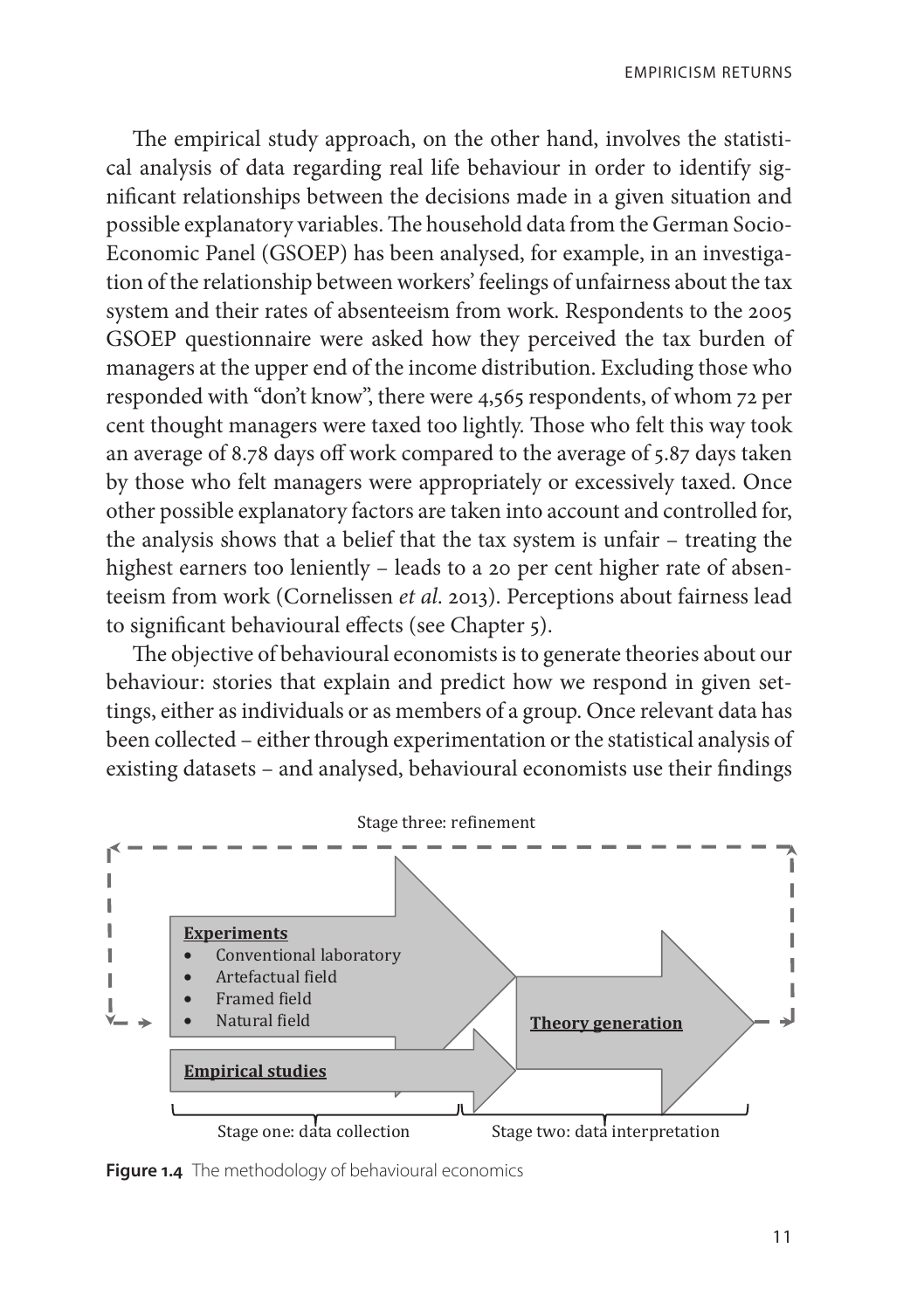to build such theories (these are the subjects of Chapters 3–5). Once such theories are generated, they are refined through repeated testing in other settings. This is an iterative process in which understanding is developed according to Karl Popper's theory of falsification: theories lead to hypotheses, which are then tested and either proved to be false, and so discarded, or refined.

## **Where we go from here**

It is an exciting time to embark on the study of behavioural economics. The field is expanding rapidly, with university economics departments across the world increasingly employing behavioural specialists and offering popular undergraduate behavioural modules; with new academic journals being launched to cope with – and compete with one another in – the publication of the increasingly voluminous research output; and with it even being incorporated into secondary school curricula, most notably in the new A level (16–18) specifications in the UK. The field is also becoming increasingly influential, changing the nature of modern economics as an academic discipline but also shaping the policies of governments around the globe (see Chapter 6).

Developments in behavioural economics can be categorised into the "4Ps" (Figure 1.5), which form the structure of the remainder of this book:

- *Preferences*: the common objectives that drive our behaviour (Chapter 3).
- • *Processes*: the nature and effects of the actual mental procedures we commonly employ when making decisions (Chapter 4).
- • *Participation*: the two-way relationship between our behaviour as individuals and the societies in which we live, the social pressures that influence us and the influence we have on our wider social groups (Chapter 5).
- • *Persuasion*: the ways in which others manipulate our behaviour, for both good and ill (Chapter 6).

First of all, though, a brief evolutionary history of the field is presented in Chapter 2. The final chapter then offers an overall assessment of the field, of its successes but also its weaknesses, and a discussion of its future.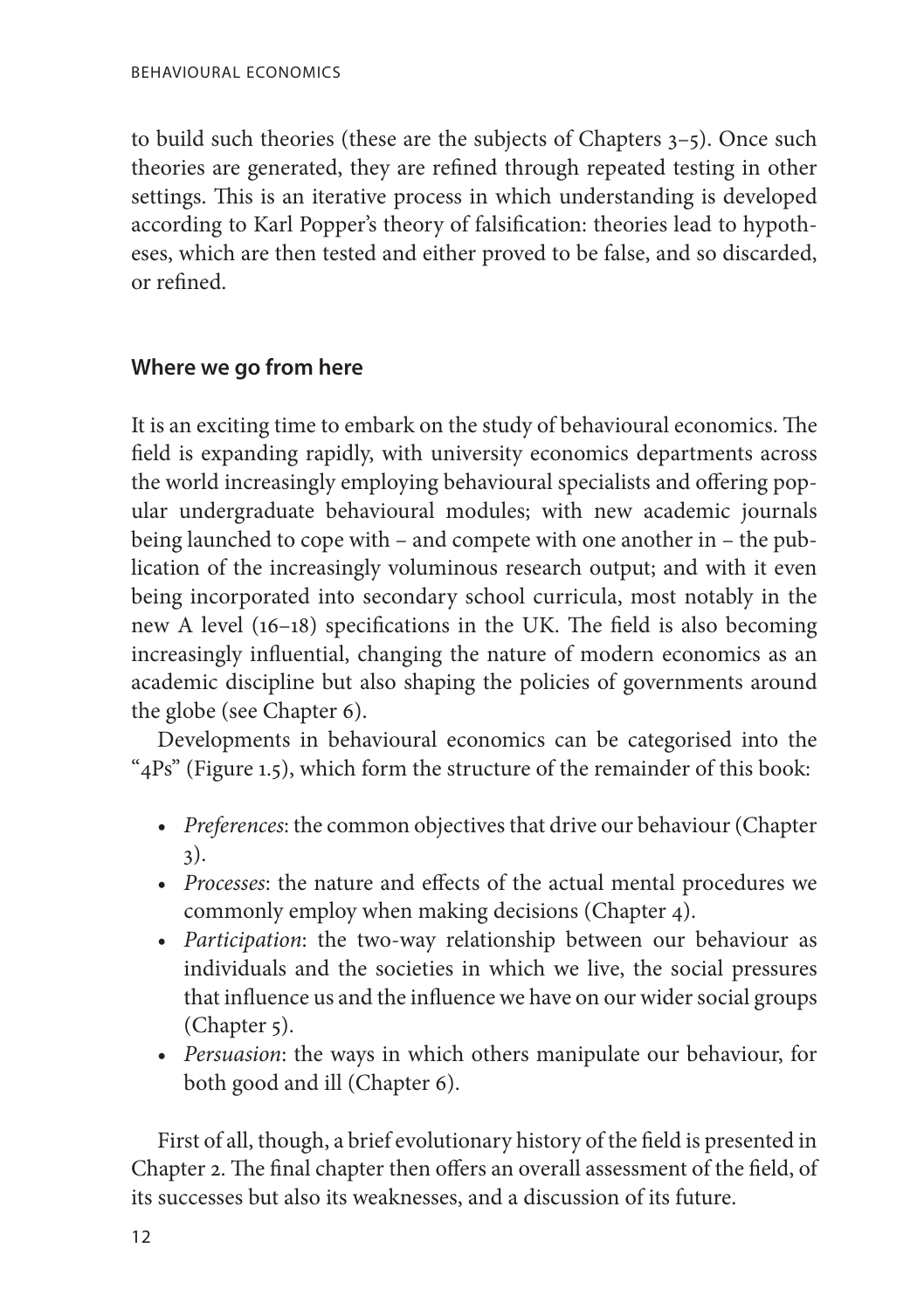



#### **Summary**

- Publicly expressed dissatisfaction with the abstract and mathematical methodology of mainstream economics had been mounting for some memodology of mainstream economics had been modified got some<br>years before the 2008 financial crash. The crash served to make this dissatisfaction impossible to ignore.
	- The rationalist/empiricist debate has always been at the heart of academic pursuit and in modern economics was fought in the eighteenth century by David Ricardo and Thomas Malthus.
	- The rationalist approach to scientific study has been the approach adopted by mainstream economics, leading to the development of the adopted by mainstream economics, leading to the development or the<br>assumptions of rational decision-making.
		- Behavioural economics brings the empirical approach back to the fore in economics.
		- Four types of experiments are used in behavioural economics conventional laboratory, artefactual field, framed field and natural field – along with empirical analysis.
		- Developments in behavioural economics can be categorised into those about our preferences, cognitive processes, participatory natures and the ways we can be persuaded.

# **Notes**

- 1. These examples are explored in Chapters 5 and 3, respectively.
- 2. See "A Brief History of the Post-Autistic Economics Movement": http://www. paecon.net/HistoryPAE.htm (accessed April 2017).